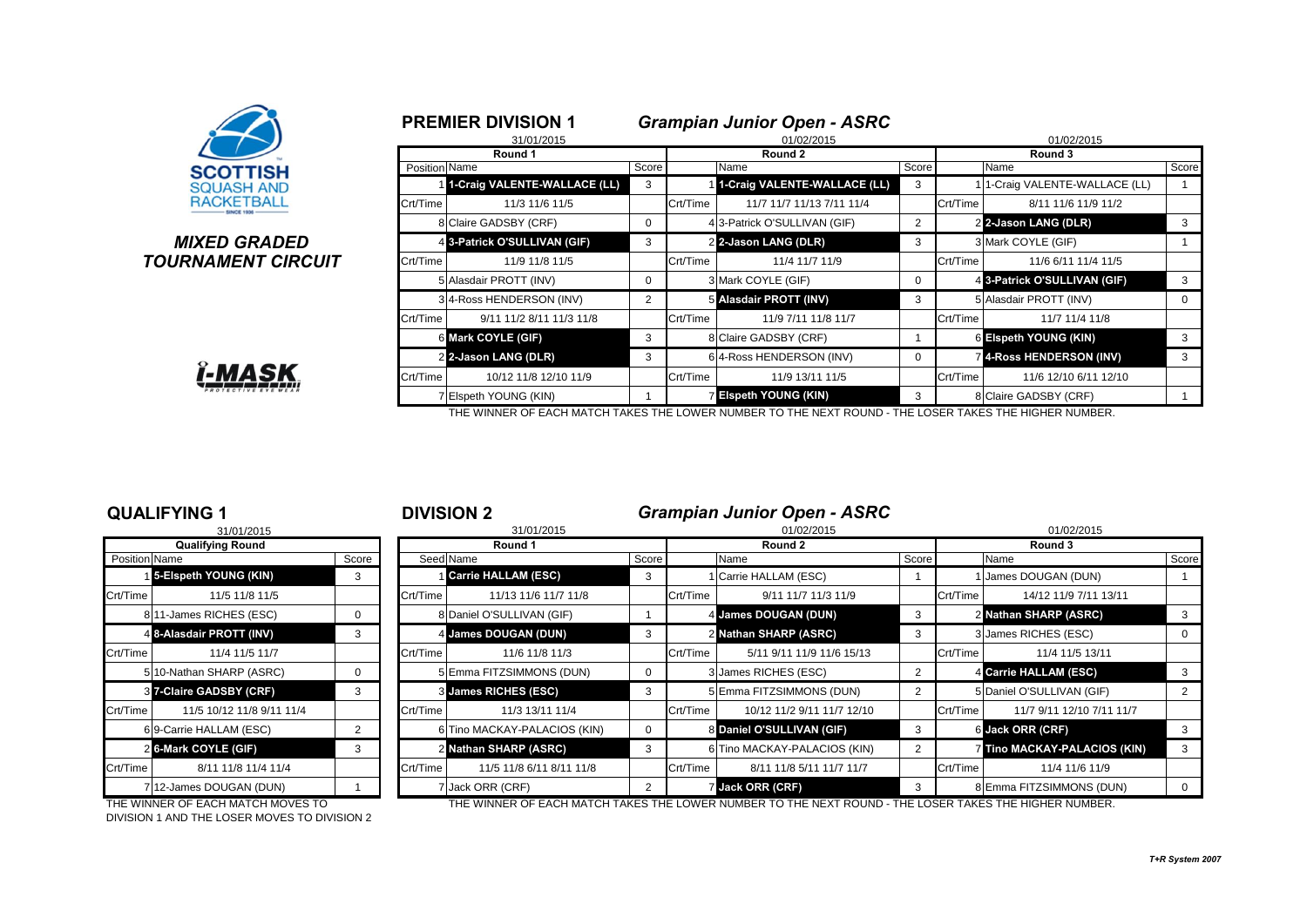|                      | <b>QUALIFYING 2</b>             |       | <b>DIVISION 3</b> |                                 |             |            | <b>Grampian Junior Open - ASRC</b> |       |          |                               |       |  |
|----------------------|---------------------------------|-------|-------------------|---------------------------------|-------------|------------|------------------------------------|-------|----------|-------------------------------|-------|--|
|                      | 31/01/2015                      |       | 31/01/2015        |                                 |             | 01/02/2015 |                                    |       |          | 01/02/2015                    |       |  |
|                      | <b>Qualifying Round</b>         |       | Round 1           |                                 |             | Round 2    |                                    |       |          | Round 3                       |       |  |
| <b>Position Name</b> |                                 | Score |                   | Seed Name                       | Score       |            | Name                               | Score |          | Name                          | Score |  |
|                      | 13-Jack ORR (CRF)               | 3     |                   | <b>Harry JACOBSEN (ASRC)</b>    | 3           |            | <b>Harry JACOBSEN (ASRC)</b>       | 3     |          | <b>Harry JACOBSEN (ASRC)</b>  |       |  |
| Crt/Time             | 11/5 11/6 11/6                  |       | Crt/Time          | 11/1 11/8 11/5                  |             | Crt/Time   | 9/11 11/3 11/4 11/4                |       | Crt/Time | 11/8 11/2 9/11 11/8           |       |  |
|                      | 8 19-Arthur JACOBSEN (ASRC)     | 0     |                   | 8 David RICHES (ESC)            | $\mathbf 0$ |            | 4 Robbie HARPER (DUN)              |       |          | 2 Arthur JACOBSEN (ASRC)      |       |  |
|                      | 4 16-Emma FITZSIMMONS (DUN)     | 3     |                   | 4 Robbie HARPER (DUN)           | 3           |            | 2 Calum HARVEY (ESC)               |       |          | 3 Calum HARVEY (ESC)          |       |  |
| Crt/Time             | 11/7 11/5 11/4                  |       | Crt/Time          | 10/12 11/9 7/11 11/6 14/12      |             | Crt/Time   | 13/11 11/9 6/11 7/11 11/7          |       | Crt/Time | w/o 11/0 11/0 11/0            |       |  |
|                      | 518-Calum HARVEY (ESC)          | 0     |                   | 5 Katie GREGSON-MACLEOD (INV)   | 2           |            | <b>8 Arthur JACOBSEN (ASRC)</b>    | 3     |          | 4 Robbie HARPER (DUN)         |       |  |
|                      | 3 15-Daniel O'SULLIVAN (GIF)    | 3     |                   | <b>8 Arthur JACOBSEN (ASRC)</b> | 3           |            | 5 Katie GREGSON-MACLEOD (INV)      | 3     |          | 5 Katie GREGSON-MACLEOD (INV) | 3     |  |
| Crt/Time             | 11/9 11/5 11/7                  |       | Crt/Time          | 11/6 11/1 11/8                  |             | Crt/Time   | 13/15 11/8 11/6 11/4               |       | Crt/Time | 11/4 8/11 11/9 11/5           |       |  |
|                      | 6 17-Harry JACOBSEN (ASRC)      | 0     |                   | 6 Catherine HOLLAND (DBY)       | $\mathbf 0$ |            | 8 David RICHES (ESC)               |       |          | 6 Catherine HOLLAND (DBY)     |       |  |
|                      | 2 14-Tino MACKAY-PALACIOS (KIN) | 3     |                   | 2 Calum HARVEY (ESC)            | 3           |            | 6 Catherine HOLLAND (DBY)          | 3     |          | 7 Heather BOWIE (DLE)         |       |  |
| Crt/Time             | 11/5 11/4 11/5                  |       | Crt/Time          | 9/11 11/7 11/9 11/7             |             | Crt/Time   | 11/3 8/11 11/3 11/4                |       | Crt/Time | 7/11 11/6 11/8 7/11 11/6      |       |  |
|                      | 7 20-Robbie HARPER (DUN)        | 0     |                   | 7 Heather BOWIE (DLE)           |             |            | Heather BOWIE (DLE)                |       |          | 8 David RICHES (ESC)          |       |  |

THE WINNER OF EACH MATCH MOVES TO THE WINNER OF EACH MATCH TAKES THE LOWER NUMBER TO THE NEXT ROUND - THE LOSER TAKES THE HIGHER NUMBER. DIVISION 2 AND THE LOSER MOVES TO DIVISION 3



**TISH** SQUASH AND<br>RACKETBALL

|                      | 31/01/2015                       |                |
|----------------------|----------------------------------|----------------|
|                      | <b>Qualifying Round</b>          |                |
| <b>Position Name</b> |                                  | Score          |
|                      | 121-Heather BOWIE (DLE)          | 3              |
| Crt/Time             | 11/7 5/11 8/11 11/5 11/7         |                |
|                      | 8 27-Finlay MARTIN (CRF)         | 2              |
|                      | 4 24-Katie GREGSON-MACLEOD (INV) | 3              |
| Crt/Time             | 11/5 6/11 8/11 11/9 11/5         |                |
|                      | 5 26-Maddie ORR (CRF)            | 2              |
|                      | 8 23-David RICHES (ESC)          | 3              |
| Crt/Time             | 11/5 11/1 11/7                   |                |
|                      | 625-Luke STEVEN (DLWE)           | 0              |
|                      | 2 22-Catherine HOLLAND (DBY)     | 3              |
| Crt/Time             | 11/5 8/11 11/5 9/11 11/7         |                |
|                      | 728-Ben ORR (CRF)                | $\overline{2}$ |

DIVISION 3 AND THE LOSER MOVES TO DIVISION 4

# **QUALIFYING 3** <sup>3</sup> **DIVISION 4** *Grampian Junior Open - ASRC*

| 31/01/2015    |                                  |       | 31/01/2015 |                             |                | 01/02/2015 |                           |              |          | 01/02/2015                |          |  |  |
|---------------|----------------------------------|-------|------------|-----------------------------|----------------|------------|---------------------------|--------------|----------|---------------------------|----------|--|--|
|               | <b>Qualifying Round</b>          |       | Round 1    |                             |                |            | Round 2                   |              |          | Round 3                   |          |  |  |
| Position Name |                                  | Score |            | Seed Name                   | Score          |            | Name                      | Score        |          | Name                      | Score    |  |  |
|               | 121-Heather BOWIE (DLE)          | 3     |            | <b>1 Luke STEVEN (DLWE)</b> | 3              |            | <b>Luke STEVEN (DLWE)</b> | 3            |          | <b>Luke STEVEN (DLWE)</b> | 3        |  |  |
| Crt/Time      | 11/7 5/11 8/11 11/5 11/7         |       | Crt/Time   | 11/3 11/3 15/13             |                | Crt/Time   | 11/9 11/8 11/8            |              | Crt/Time | 10/12 11/9 13/11 11/6     |          |  |  |
|               | 827-Finlay MARTIN (CRF)          | 2     |            | 8 Logan LAWRENCE (GAR)      | $\overline{0}$ |            | 4 Harry JACK (INV)        | 0            |          | 2 Maddie ORR (CRF)        |          |  |  |
|               | 4 24-Katie GREGSON-MACLEOD (INV) | 3     |            | 4 Ben ORR (CRF)             | $\Omega$       |            | 2 Maddie ORR (CRF)        | 3            |          | 3 Finlay MARTIN (CRF)     |          |  |  |
| Crt/Time      | 11/5 6/11 8/11 11/9 11/5         |       | Crt/Time   | 11/6 11/4 11/8              |                | Crt/Time   | 11/9 11/7 11/6            |              | Crt/Time | 11/6 11/7 11/9            |          |  |  |
|               | 5 26-Maddie ORR (CRF)            | 2     |            | 5 Harry JACK (INV)          | 3              |            | 3 Finlay MARTIN (CRF)     | 0            |          | 4 Harry JACK (INV)        |          |  |  |
|               | 3 23-David RICHES (ESC)          | 3     |            | 3 Finlay MARTIN (CRF)       | 3              |            | 5 Ben ORR (CRF)           | 3            |          | 5 Ben ORR (CRF)           | $\Omega$ |  |  |
| Crt/Time      | 11/5 11/1 11/7                   |       | Crt/Time   | 11/9 4/11 16/14 11/7        |                | Crt/Time   | 11/6 12/10 13/11          |              | Crt/Time | 11/7 11/7 11/7            |          |  |  |
|               | 625-Luke STEVEN (DLWE)           | 0     |            | 6 Amie BRUCE (ASV)          |                |            | 8 Logan LAWRENCE (GAR)    | $\mathbf{0}$ |          | 6 Amie BRUCE (ASV)        |          |  |  |
|               | 2 22-Catherine HOLLAND (DBY)     | 3     |            | 2 Maddie ORR (CRF)          | 3              |            | 6 Amie BRUCE (ASV)        | 3            |          | 7 Anna HALLAM (ESC)       |          |  |  |
| Crt/Time      | 11/5 8/11 11/5 9/11 11/7         |       | Crt/Time   | 11/3 11/7 11/4              |                | Crt/Time   | 11/6 8/11 11/6 11/13 11/5 |              | Crt/Time | 11/6 7/11 9/11 12/10 11/4 |          |  |  |
|               | 728-Ben ORR (CRF)                | 2     |            | 7 Anna HALLAM (ESC)         | $\Omega$       |            | 7 Anna HALLAM (ESC)       | 2            |          | 8 Logan LAWRENCE (GAR)    | 2        |  |  |

THE WINNER OF EACH MATCH MOVES TO THE WINNER OF EACH MATCH TAKES THE LOWER NUMBER TO THE NEXT ROUND - THE LOSER TAKES THE HIGHER NUMBER.